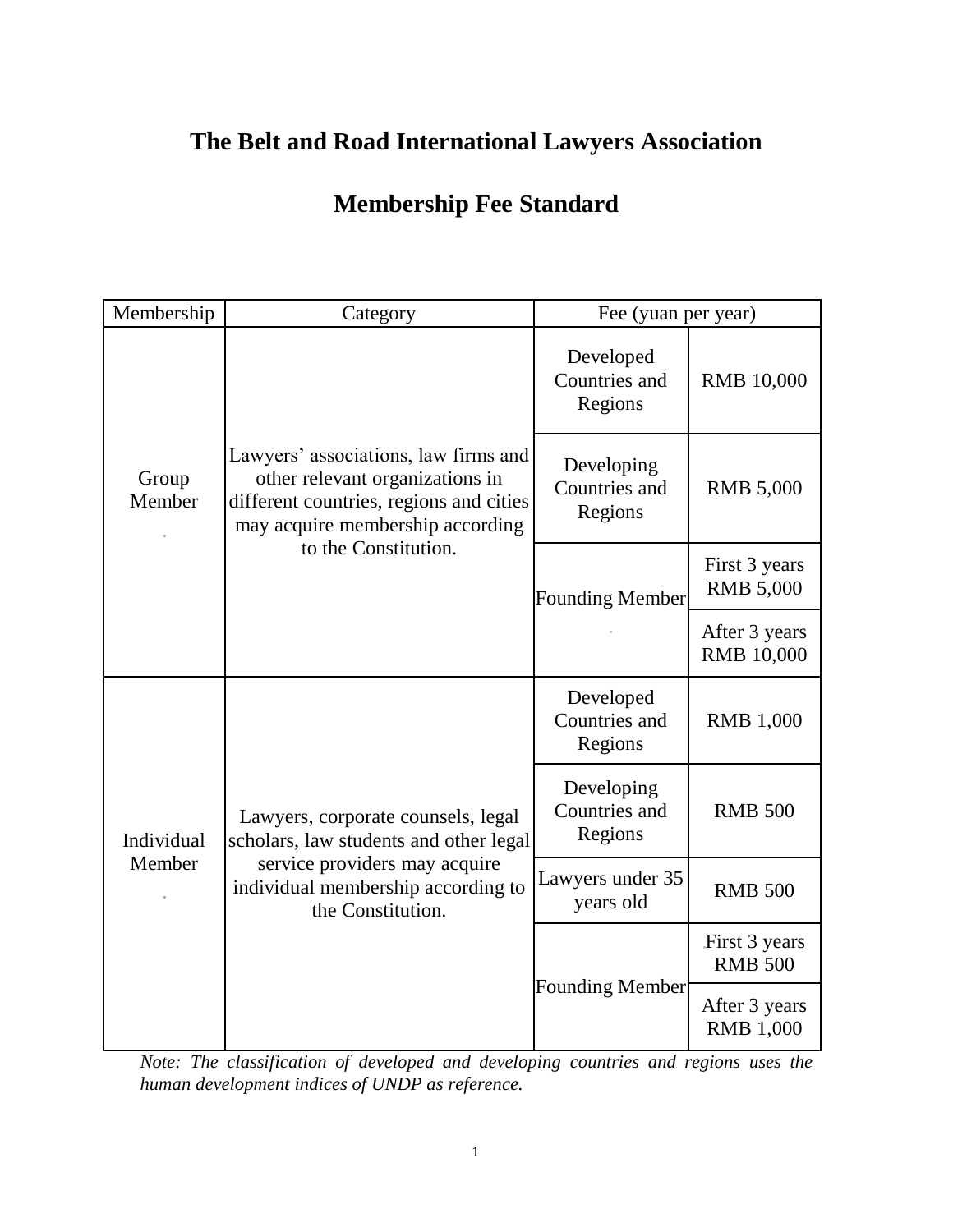| Andorra                | New Zealand                 |
|------------------------|-----------------------------|
| Argentina              | Norway                      |
| Australia              | Poland                      |
| Austria                | Portugal                    |
| Bahrain                | Qatar                       |
| Belgium                | Romania                     |
| Brunei Darussalam      | <b>Russian Federation</b>   |
| Canada                 | Saudi Arabia                |
| Chile                  | Singapore                   |
| Croatia                | Slovakia                    |
| Cyprus                 | Slovenia                    |
| Czech Republic         | Spain                       |
| Denmark                | Sweden                      |
| Estonia                | Switzerland                 |
| Finland                | Taiwan, China               |
| France                 | <b>United Arab Emirates</b> |
| Germany                | <b>United Kingdom</b>       |
| Greece                 | <b>United States</b>        |
| Hong Kong, China (SAR) |                             |
| Hungary                |                             |
| Iceland                |                             |
| Ireland                |                             |
| Israel                 |                             |
| Italy                  |                             |
| Japan                  |                             |
| Korea (Republic of)    |                             |
| Kuwait                 |                             |
| Latvia                 |                             |
| Liechtenstein          |                             |
| Lithuania              |                             |
| Luxembourg             |                             |
| Macau, China (SAR)     |                             |
| Malta                  |                             |
| Montenegro             |                             |
| Netherlands            |                             |

## **APPENDIX A: Developed Countries and Regions**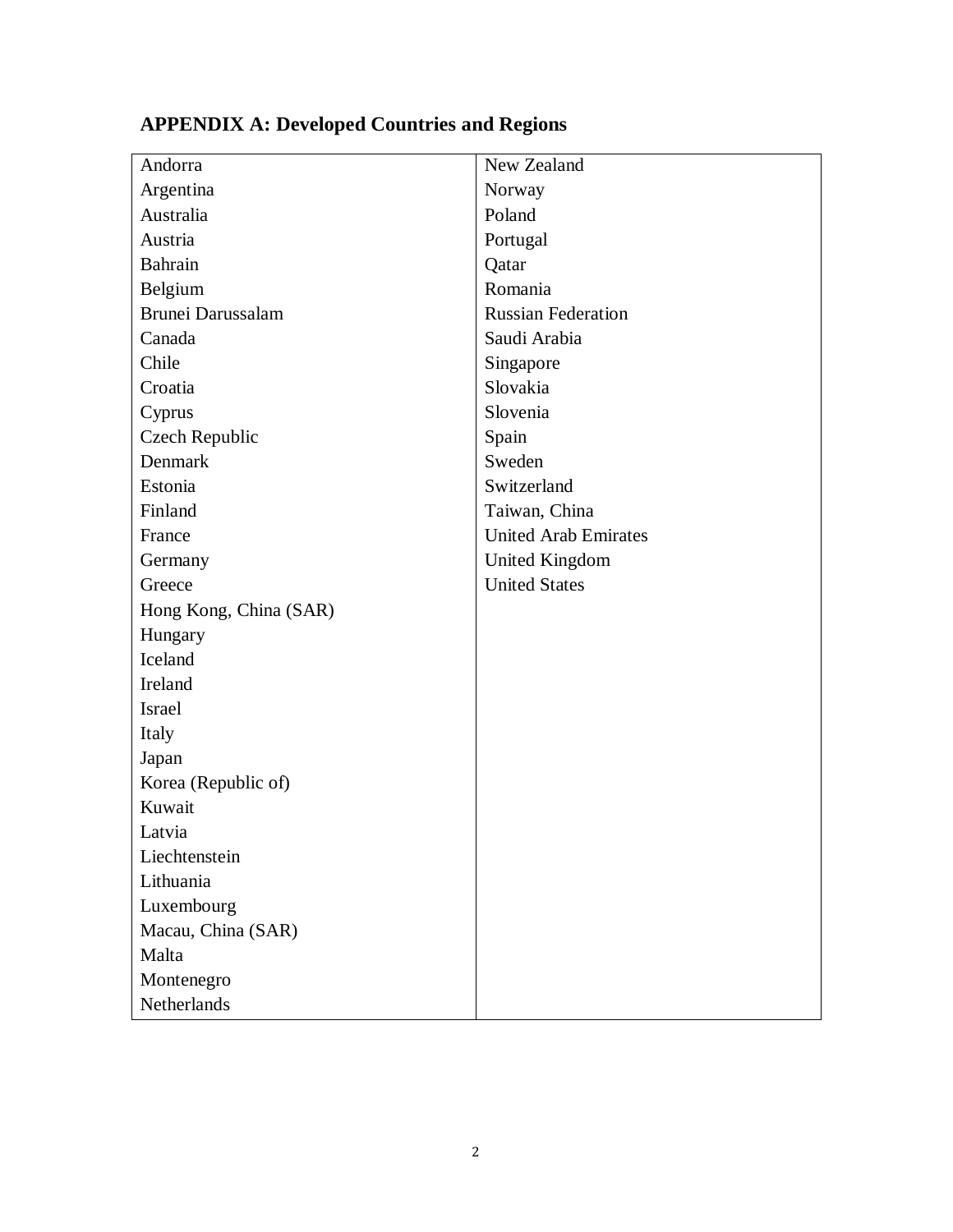| Afghanistan                        | Gabon                            |
|------------------------------------|----------------------------------|
| Albania                            | Gambia                           |
| Algeria                            | Georgia                          |
| Angola                             | Ghana                            |
| Antigua and Barbuda                | Grenada                          |
| Armenia                            | Guatemala                        |
| Azerbaijan                         | Guinea                           |
| <b>Bahamas</b>                     | Guinea-Bissau                    |
| Bangladesh                         | Guyana                           |
| <b>Barbados</b>                    | Haiti                            |
| <b>Belarus</b>                     | Honduras                         |
| <b>Belize</b>                      | India                            |
| Benin                              | Indonesia                        |
| <b>Bhutan</b>                      | Iran (Islamic Republic of)       |
| Bolivia (Plurinational State of)   | Iraq                             |
| Bosnia and Herzegovina             | Jamaica                          |
| <b>Botswana</b>                    | Jordan                           |
| <b>Brazil</b>                      | Kazakhstan                       |
| Bulgaria                           | Kenya                            |
| <b>Burkina Faso</b>                | Kiribati                         |
| <b>Burundi</b>                     | Kyrgyzstan                       |
| Cabo Verde                         | Lao People's Democratic Republic |
| Cambodia                           | Lebanon                          |
| Cameroon                           | Lesotho                          |
| Central African Republic           | Liberia                          |
| Chad                               | Libya                            |
| China                              | Madagascar                       |
| Colombia                           | Malawi                           |
| Comoros                            | Malaysia                         |
| Congo                              | Maldives                         |
| Congo (Democratic Republic of the) | Mali                             |
| Costa Rica                         | Mauritania                       |
| Côte d'Ivoire                      | <b>Mauritius</b>                 |
| Cuba                               | Mexico                           |
| Djibouti                           | Micronesia (Federated States of) |
| Dominica                           | Moldova (Republic of)            |
| Dominican Republic                 | Mongolia                         |
| Ecuador                            | Morocco                          |
| Egypt                              | Mozambique                       |
| El Salvador                        | Myanmar                          |
| <b>Equatorial Guinea</b>           | Namibia                          |
| Eritrea                            | Nepal                            |
| Ethiopia                           | Nicaragua                        |
| Fiji                               | Niger                            |

## **APPENDIX B: Developing Countries and Regions**